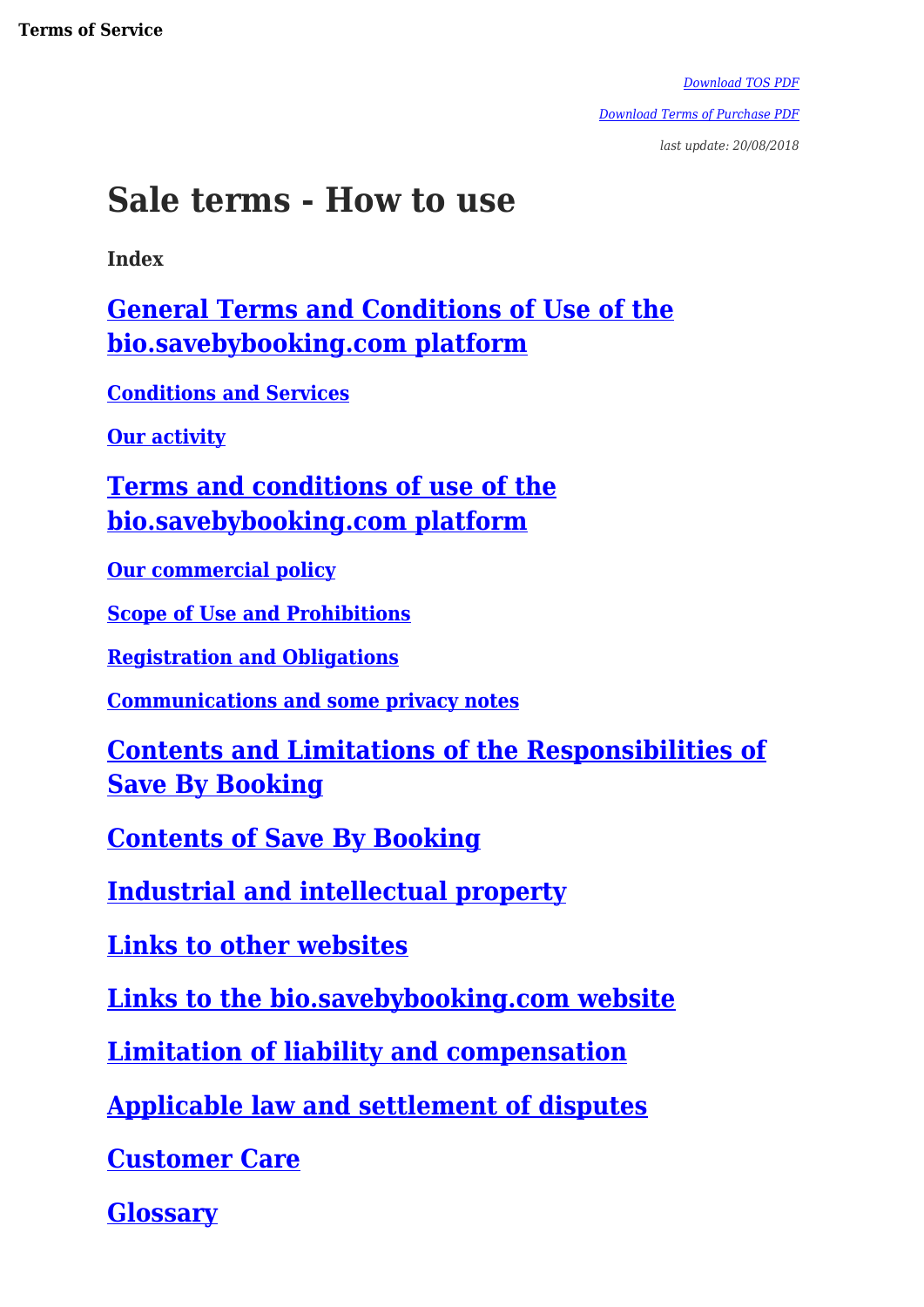### **General Terms and Conditions of Use of the bio.savebybooking.com platform**

#### **Conditions and Services**

*Save By Booking s.r.l* is the company that owns and manages the websites:

[www.bio.savebybooking.com,](https://www.bio.savebybooking.com) [www.bio.savebybooking.it](https://www.bio.savebybooking.it), [www.bio.savebybooking.co.uk](https://www.bio.savebybooking.co.uk), [www.bio.savebybooking.pl](https://www.bio.savebybooking.pl) and connected domains (for simplicity hereinafter referred to as *"bio.savebybooking.com"*).

Access to and use of *bio.savebybooking.com* are governed by these terms of use (*"General Conditions of Use"*).

Access to and use of this website presupposes the reading, knowledge and acceptance of :

- [General Conditions of Use](http://www.bio.savebybooking.co.uk/site/download-tos-customer-pdf) ( for buyers / sellers )
- [Privacy Policy](http://www.bio.savebybooking.co.uk/site/download-privacy-pdf) ( for buyers / sellers )
- [Purchase Terms](http://www.bio.savebybooking.co.uk/site/download-purchase-terms-pdf) (for buyers)
- [Sale Terms](http://www.bio.savebybooking.co.uk/site/download-sale-terms-pdf) (for sellers)
- **[SERVICE CONTRACT FOR PROMOTION, RESERVATION AND SALE OF BIO FOOD](#page--1-0)** [PRODUCTS with Holder of VAT](#page--1-0) (for sellers)

For information on the use of web tracking systems, such as cookies or javascript code used on the Website, refer to the regulations contained in the **[Privacy Policy](#page--1-0)**.

Save By Booking S.R.L.,(*"Save By Booking"*) is an Italian company with registered office in *Corso Buenos Aires 60 - 20124 Milan (MI), registered at the Companies Register of Milan n. REA MI- 2020392; with social capital of Euro 30.000,00 (fully paid) ; C.F., VAT number and REGISTRATION TO THE COMPANY REGISTER OF MILANO n. 08361770962. Address PEC:* [SAVEBYBOOKING@LEGALMAIL.IT](mailto:SAVEBYBOOKING@LEGALMAIL.IT) *Tel: +39 0256567231*.

The services to which the user can access through the website, as well as any new use of the same with respect to their current use, such as the launch of new services by *Save By Booking*, will be subject to the General Conditions of Use . The user acknowledges that *Save By Booking* does not assume any responsibility for the availability and use of the services .

Remember that you can always contact *Save By Booking* by e-mail [info@bio.savebybooking.com](mailto:info@bio.savebybooking.com) through the "[CONTACTS"](#page--1-0) section on the Website. *Save By Booking* will not send advertising and / or similar content via e-mail, newsletters and communications without first obtaining the explicit consent of the user.

We suggest that you consult our **[Privacy Policy](#page--1-0)** for information on our data collection and processing practices and for any other legal information you may need to know. *Save By Booking* may modify or simply update, in its sole discretion, in whole or in part, these *General Conditions of Use* as well as the documents referred to in them.

The updated version will be freely downloadable to users on the *bio.savebybooking.com* home page as soon as they are adopted and will be binding as soon as they are published on the website. We therefore ask you to regularly access this section to check the publication of the most recent and updated General Terms of Use of *bio.savebybooking.com*.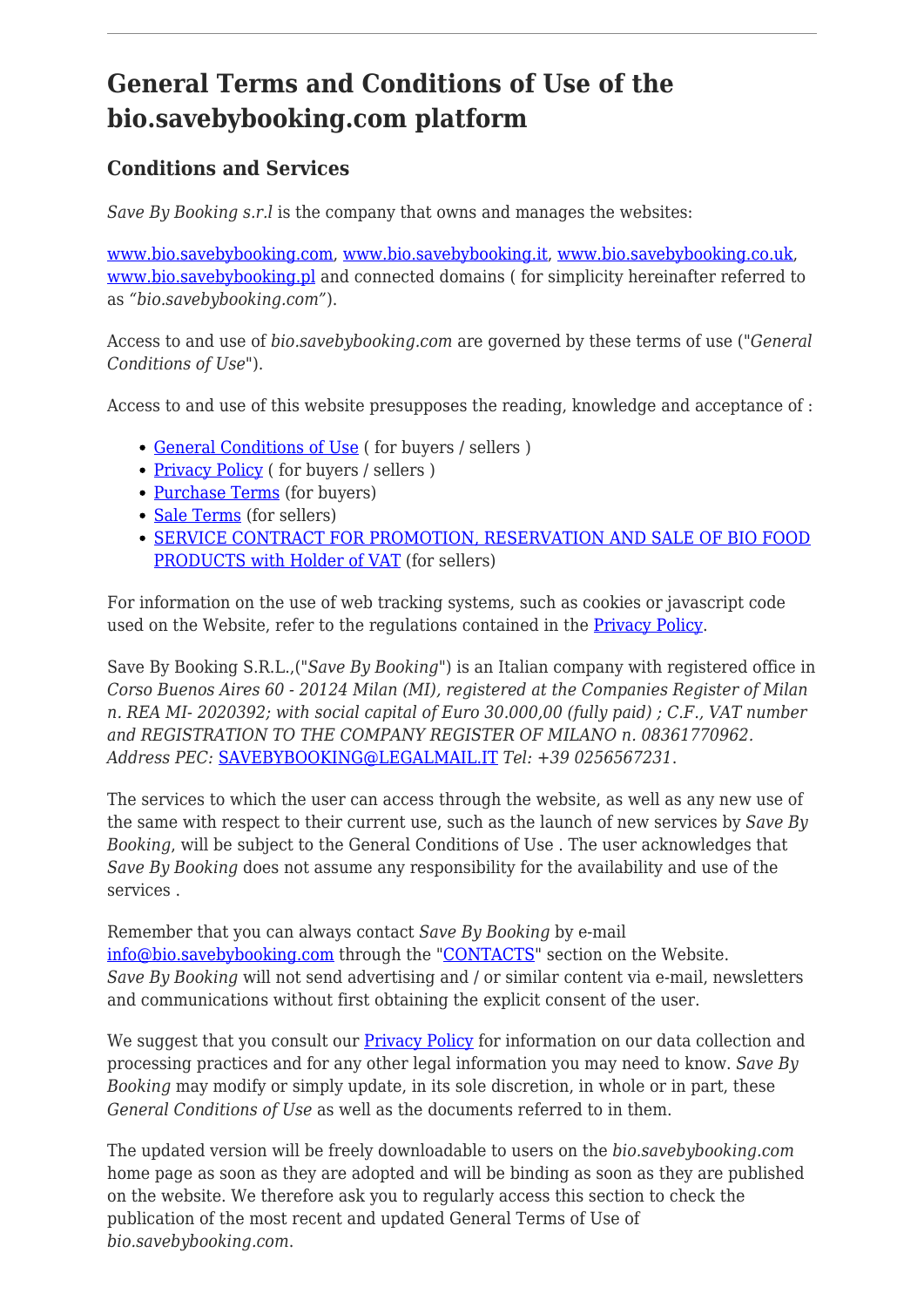Please note that the *General Conditions of Use* are subject to the regulation contained in the Legislative Decree. September 6, 2005, n. 206 ("Consumer Code") and in DIRECTIVE 2011/83 / UE OF THE EUROPEAN PARLIAMENT AND OF THE COUNCIL of 25 October 2011.

Remember that when you make a purchase, you acknowledge and accept the conditions set out in this agreement in full and unconditionally.

We therefore invite you to read this agreement carefully before starting the purchase process.

#### **Our activity**

*Save By Booking* owns this website and manages its centralized marketing platform (which includes this Website, mobile applications and others) where we activate for our local affiliates and CULTIVATORS - TRANSFORMERS of food products selected by us (collectively: " SELLERS ") the possibility of inserting BIO food products and assimilable into genre suitable to be managed with LOT sales after reaching a LOT of purchase equal to an optimal production LOT. As a platform provider, we make possible and facilitate reservations and subsequent transactions to a possible PURCHASE ACTIVATION. If you make a purchase from a seller displayed on our Website, your own rights and obligations related to the purchase are subject to the terms of sale of the CULTIVATOR - TRANSFORMER.

We never act as a buyer and never as a direct cultivator. We provide a place to make reservations and where the CULTIVATORS-TRANSFORMERS can expose their offers and if the lot has been reached within the defined time frame: conclude transactions for which we receive and process payments. Consequently, the contract relating to the purchase of BIO FOOD PRODUCTS at the time of ACTIVATION OF THE PURCHASE, will be concluded exclusively between the CUSTOMER and the CULTIVATOR-TRANSFORMER.

At the moment when the CUSTOMER purchases a BIO FOOD PRODUCT, a contract will be concluded between the CUSTOMER and the company that from time to time directly provides the BIO FOOD PRODUCTS ("SELLER") (see the [terms and Sale Terms of the](#page--1-0) [CULTIVATOR - TRANSFORMER](#page--1-0) for further details attached to the purchase itself). The CULTIVATOR-TRANSFORMER will be responsible for the sale, shipping and handling of any claim from the buyers or any other problem arising from or connected to the contract between CUSTOMER and CULTIVATOR-TRANSFORMER, even if *Save By Booking* as PROMOTER

will be able to intervene to facilitate the resolution of all the problems that may arise.

### **Terms and conditions of use of the bio.savebybooking.com platform**

#### **Our commercial policy**

*Save By Booking* mission is to connect directly CUSTOMERS (Consumers) and CULTIVATORS-TRANSFORMERS (Sellers) with a BOOKING (Reservation) logic before the cultivation-production-programming, to reach a LOT (N. / Quantity of Products) of purchase in order to offer the best PRICE-QUALITY RATIO eliminating a whole series of waste and optimizing energy and resource savings during cultivation, production, transport, marketing and storage activities.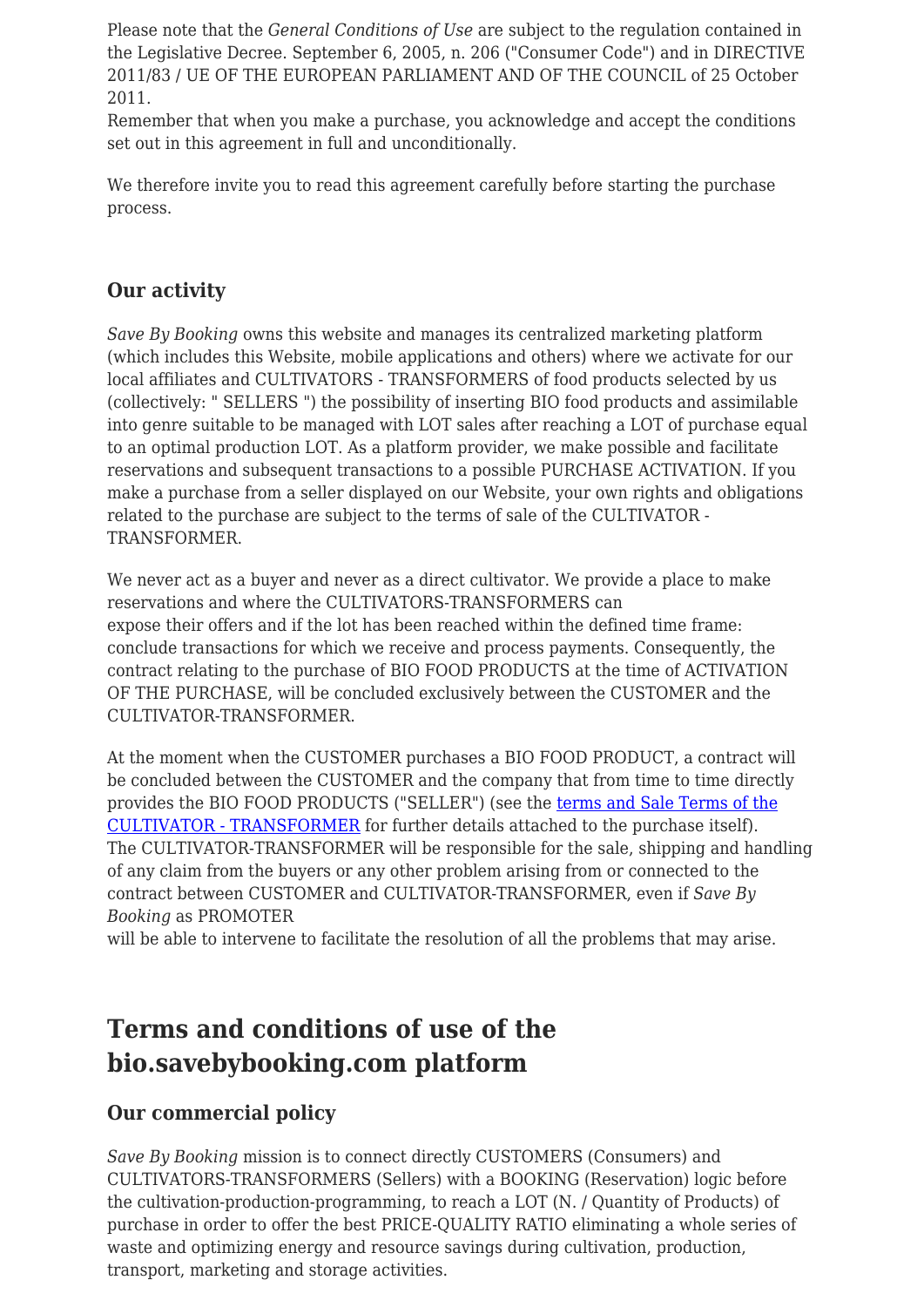All this is possible thanks to a dynamic marketing method, which with a system of selfpromotion rewards the first CUSTOMERS who favor the dissemination of offers. By grouping a certain number of purchases, equal to an optimal cultivation-production LOT, it becomes possible to implement significant savings and transfer these advantages to the consumers themselves, favoring the qualitative contents of the products. The goal of *Save By Booking* is to offer a website where CUSTOMERS can RESERVE and purchase BIO FOOD PRODUCTS according to the previously illustrated methods, in the real respect of an eco-friendly world, without wasting energy and resources. As a CUSTOMER we mean every subject interested in using *bio.savebybooking.com* for research and possibly to make RESERVATIONS and / or PURCHASES of FOOD PRODUCTS offered on the WEBSITE itself.

Otherwise, *Save By Booking* will have the right not to take into account RESERVATIONS / PURCHASES on *bio.savebybooking.com* coming from subjects who do not use the Website in an appropriate way.

Having a rewarding system of booking / purchase on the first price ranges is limited to the possibility of multiple bookings on the same price range to avoid misuse of the service.

#### **Scope of Use and Prohibitions**

You can access the Website exclusively through our app, via standard and mobile web browsers and similar applications for end users, but you are not allowed access through robots, spiders, offline readers, search or find applications, or other devices , tools or processes, manual or automatic, to find, index or perform data mining on our Website, also by scraping or spidering. By way of express derogation from the foregoing, but this waiver is revocable at any time by us, the public search engine operators may use spiders to copy materials from the Website for the sole purpose of creating public indexes of the materials, but not to create caches or archives of such materials. We reserve, in our sole discretion, the right to prevent any person from using the website *bio.savebybooking.com* and similar domains and the Service (or part of them) in an improper manner.

#### **Registration and Obligations**

To access most of the features (eg BOOKING - BUY - SELL - CREATE WISH, ASSIGN "LIKE",) of our Service you will need to register.

Registering as a CUSTOMER will allow you to monitor your bookings, your purchases, your desires and to have easy access, without having to enter your information every time you want to RESERVE a PRODUCT.

To register as a CUSTOMER, you must provide us with:

- Email address
- Language
- City
- Password
- Consent to [Privacy Policy](#page--1-0)
- Consent to these Terms of Service or Terms of Use
- Consent to [Purchase Terms](#page--1-0)

At the end of the procedure you will receive an email with the link to click to activate the CUSTOMER account.

To RESERVE / PURCHASE you must provide us with the following mandatory data for the shipment of the PRODUCT:

- Name:
- Surname: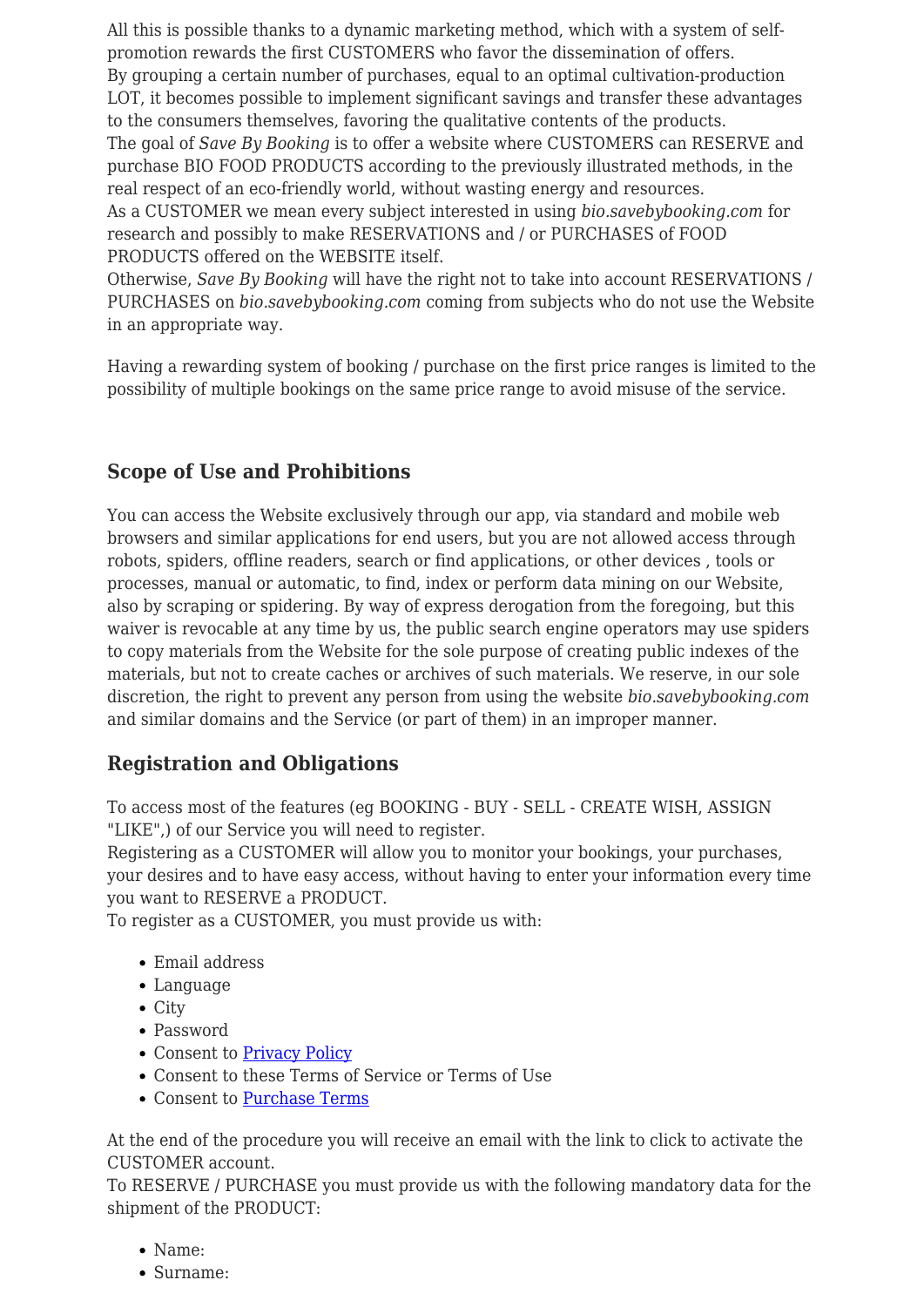- Address:
- City:
- Country:
- State / Province:
- Postal code:
- Phone:

We reserve the right to reject a new REGISTRATION or cancel an account at any time and verify email addresses to validate your accounts in case we believe that invalid email addresses have been used.

In the case that results are email addresses that have been registered with the temporary e-mail address, they can be canceled by us without notice.

We reserve the right to terminate the account of any user who violates this AGREEMENT and terms of use, including in cases where you find that a user is using proxy type Internet Protocol (IP) addresses to try to hide the use more than one Registration account, or pretend to be located in a different country from the one in which it actually resides, or cause in any way disturbances to the functioning of the Website or the Service.

If you use more than one login, in case we decide to take action against you in any way, we can take action against all your accounts.

Please note that during the registration process, you will also need to provide us with your password and password. You must keep it confidential and notify us immediately if any unauthorized third party becomes aware of it or in the event of any unauthorized use of your e-mail or other breach of safety you know.

With this REGISTRATION you accept the fact that *Save By Booking* will not be responsible in any way in the event that a person in possession of your password uses and / or carries out transactions through our Service and our Website. Please keep in mind that , in cases where you fail to keep your password reserved, you will be entirely and exclusively responsible for the consequences that such action entails.

You warrant that all information provided at the time of Registration and contained in your account during the term of this Agreement is true, complete and updated and that you will promptly inform us of any changes in such information by updating the information within your account.

It is your responsibility to verify that the PRODUCTS or the information made available through the Website object of your activities meet your specific needs.

The Service and use of the Website do not include the provision of a computer or other equipment necessary to access the website or service. To use the website or service, you will need internet connectivity and appropriate telecommunications services. We will not be responsible for telephone connectivity costs or telecommunication or for any other cost you will have to pay.

By way of example and not exhaustive, you agree not to use or allow anyone to use the *bio.savebybooking.com* website for:

- 1. send or receive materials that are rude or unpleasant;
- 2. send or receive materials that are intimidating, severely offensive or indecent, obscene or threatening, blasphemous or defamatory to any person, constituting contempt of court or breach of confidentiality, copyrights, rights of the personality, rules on advertising, privacy or any other rights of third parties;
- 3. to publish, send or receive materials for which you have not obtained all the necessary licenses and / or approvals (by us or by third parties, according to the cases); or that constitute or encourage conduct that would be considered crimes, which would give rise to civil liability or would otherwise be contrary to the law of any country in the world or violate third party rights in any country in the world;
- 4. to send or receive materials that are technically harmful (including computer viruses, logic bombs, Trojan horses, worms, malicious components, corrupted data or other malicious software or malicious data);
- 5. to cause unjustified disturbance, accidents or disturbances;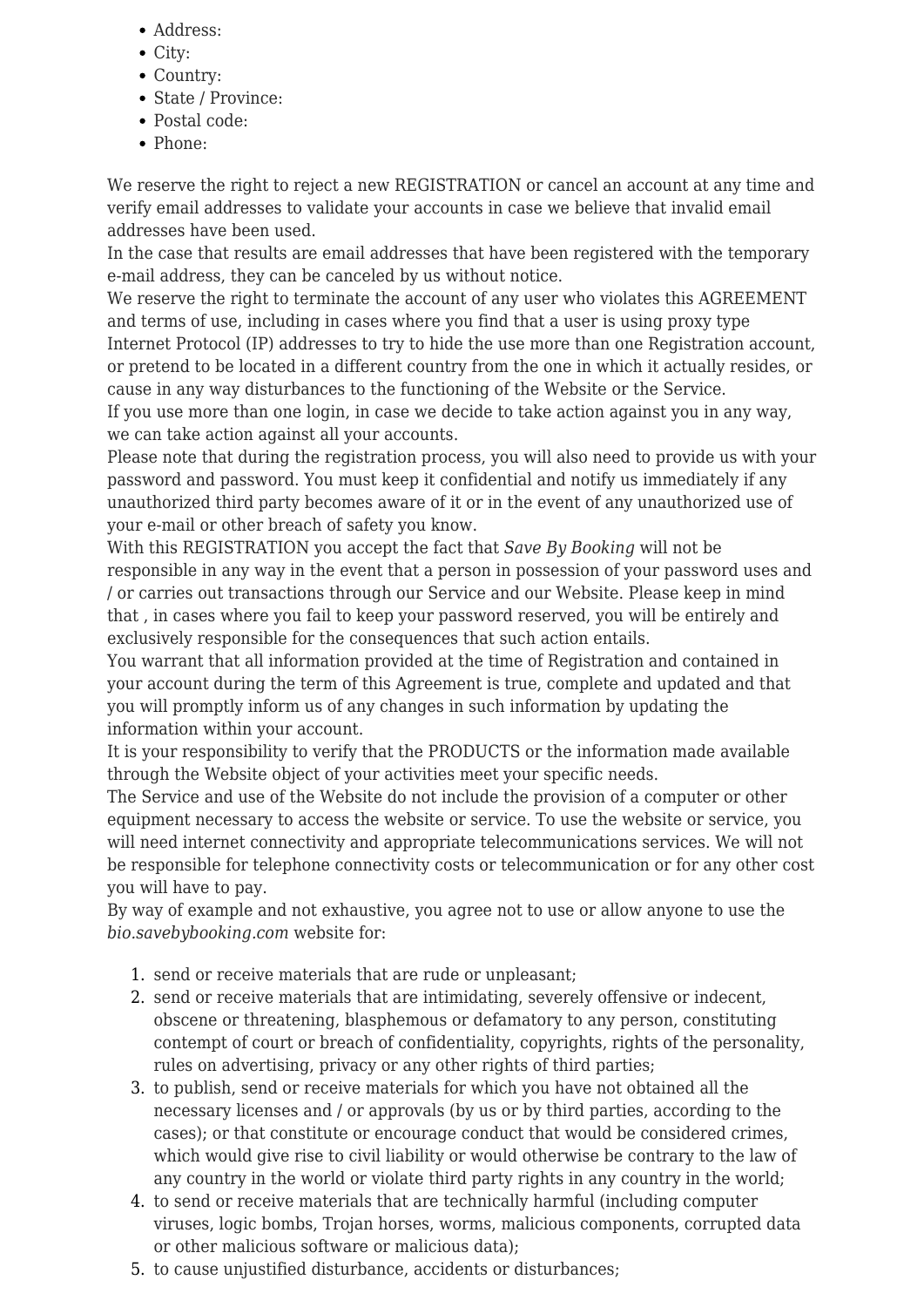- 6. to intercept or attempt to intercept communications transmitted via telecommunications systems;
- 7. for a purpose other than that for which we designed them or for which we have intended them;
- 8. for any fraudulent purpose; or in any way that, premeditatedly, incites hatred against any ethnic, religious or other minority or is otherwise, premeditably detrimental to any person, physical or legal, or group.

The following uses of the Website are expressly prohibited and you undertake not to carry out (and not to allow others to do) any of the following activities:

- 1. resell the Service or the Website;
- 2. provide false data, including false names, addresses and contacts and fraudulently use credit or debit card numbers;
- 3. attempt to circumvent our security measures or violate our network, for example by accessing data not intended for you, by logging into a server or an account that you are not expressly authorized to access or probe the security of other networks (for example via port scanning);
- 4. access the Service (or the Website) or perform any other activity in such a way as to subject our infrastructure to an unreasonable or disproportionate workload;
- 5. perform any form of network monitoring that intercepts data not intended for you;
- 6. send unsolicited emails, including "junk mail" or other advertising material to people who have not specifically requested them. You are expressly forbidden to massively send large amounts of unsolicited email ("bulk mail") , including the sending of bulk mails related to commercial advertising, promotional or informative advertisements and political or religious censuses. These materials can be sent only to those who have specifically requested them. If a recipient asks not to receive more emails of this kind, you will no longer be able to send an email to this person;
- 7. create or continue "chains of letters" or other "pyramid schemes" of any kind, regardless of whether the recipient desires, or not, to receive such messages;
- 8. sending malicious emails, including sending excessively high amounts of email to a user or a Website;
- 9. interacting or conducting transactions fraudulently with us or with a Partner (including interacting or carrying out transactions stating to do so in the name and on behalf of a third party when you do not have the authority to bind such third party or deceptively presenting yourself as a third party) ;
- 10. use the Service or the Website (or any relevant functionality of one of them) in violation of this Agreement;
- 11. use the information contained in the headers of emails in an unauthorized manner or falsify such information; or undertake any illegal activity in connection with the use of the website and / or service.

If you use (or otherwise, with your permission, use) the website in violation of this AGREEMENT, we may suspend, in whole or in part, your ability to use the website. If we suspend your access to the website, we may refuse to restore it until we receive assurances from you, in a form that we deem acceptable, that no other breach of the provisions of this AGREE will occur.

*Save By Booking* will cooperate fully with all the competent authorities, including the judicial authorities, if they order or require *Save By Booking* to communicate the identity or the location of anyone who violates this Agreement.

Without prejudice to what is established elsewhere in this AGREEMENT, we have, immediately and at any time, the right to, in whole or in part:

- 1. suspend the website;
- 2. suspend your ability to use the website;
- 3. suspend the possibility of using the website by people we believe to be connected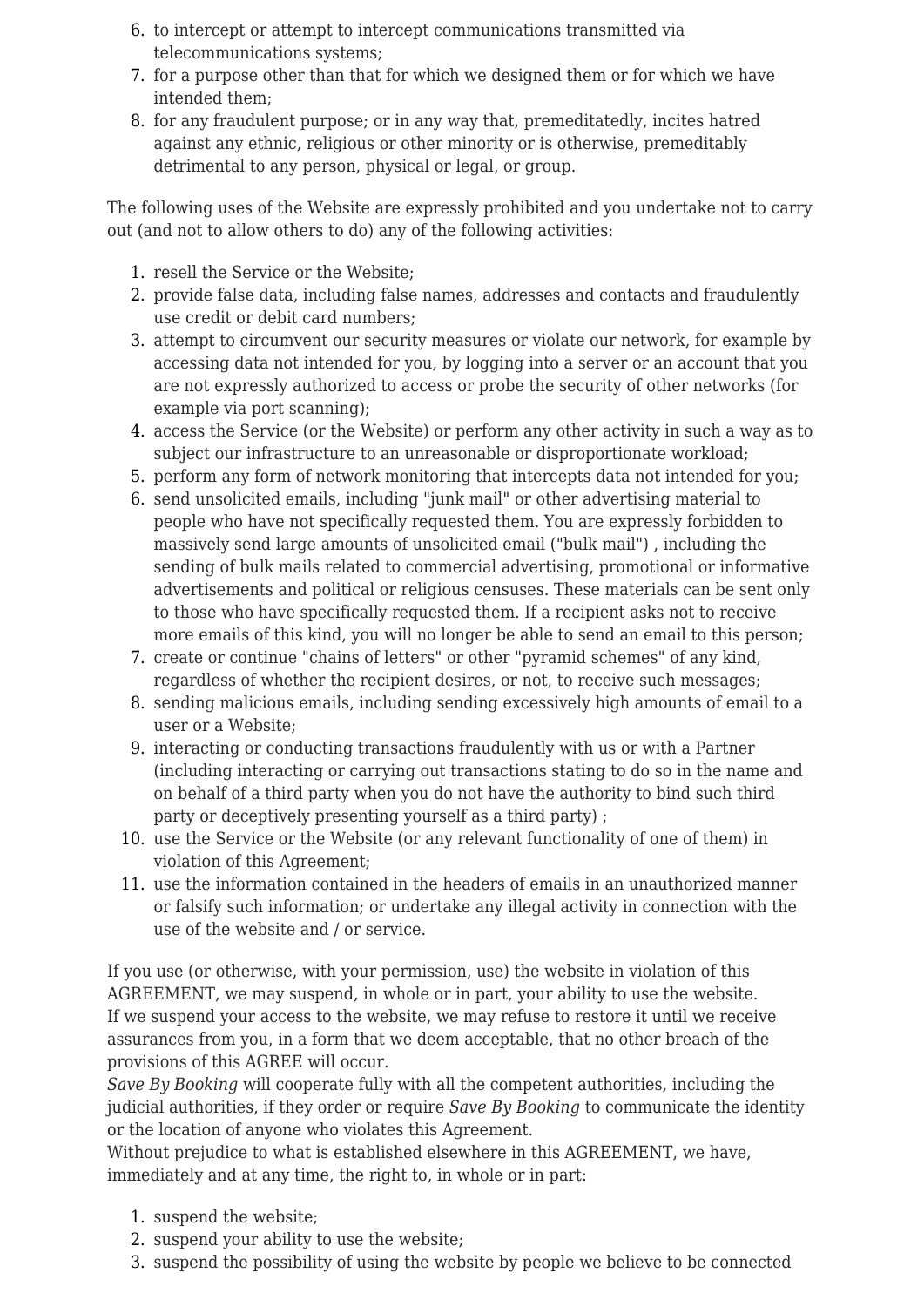(in any way) to you; and / or immediately resolve this AGREEMENT if:

- *a. you violate this AGREEMENT in any way;*
- *b. we suspect, on reasonable basis, that you have committed, you may commit or commit a violation of this AGREEMENT; or we suspect, on reasonable basis, that you may have committed or commit fraud against us or any other person. Notwithstanding the provisions elsewhere in this AGREEMENT, we can resolve this AGREEMENT at any time.*

*Our right to terminate this AGREEMENT does not affect all our other rights and remedies available to us in connection with any violation or in relation to the rights, obligations or liabilities accrued prior to termination.*

#### **Communications and some privacy notes**

*Save By Booking* can send to the USER administrative content email and information related to the activity of your REGISTRATION / BOOKING / PURCHASES account that you have made / STARTING "OFFERS" for which you have shown interest / CREATION OF "DESIRES" / STARTING "DESIRES" you have ASSIGNED "I LIKE" and updates about our website and Service. Promotional content will be sent to you only in the REGISTRATION phase you have consented to sending newsletters and communications for direct marketing purposes through email ( **You can choose not to receive any more promotional emails at any time by clicking on the unsubscribe link where it is present or send an email to**  $qdp \otimes qdp \otimes qdp$  **by by and by writing to** *Save By Booking SRL with registered office in Corso Buenos Aires 60 - 20124 Milan (MI), Italy*).

If you intend to browse the website *bio.savebybooking.com* and use the services of the website that require the provision of personal data, please read carefully the **[Privacy](#page--1-0)** [Policy](#page--1-0) under the GDPR 2016/679 (General Data Protection Regulation) that applies in the in case the user accesses bio.savebybooking.com and use the related services. The Privacy Policy helps you to understand how *bio.savebybooking.com* collects and uses personal data and for what purposes.

No waiver by us to act against any breach by you under this AGREEMENT shall be effective or may be construed as a waiver of our part to act against any future breach, which is of similar or different nature.

Any delay or another form of tolerance or concession by us towards you will not have the effect of freeing you or discharging you from your Responsibility, nor will it influence your Responsibility in any other way under this AGREEMENT. Except as otherwise established in this AGREEMENT, communications to be made to the other party must be made in writing and delivered by hand, by email, as well as (in cases where you send communications with a legal purpose and / / or judiciary) sent by fax or prepaid mail, to you at the address you have provided or to us at our registered office.

## **Contents and Limitations of the Responsibilities of Save By Booking**

*Save By Booking* always engages in a correct and planned way in its activities and indicates that you will be the one and only responsible for the use of *bio.savebybooking.com* and its contents.

In fact, *Save By Booking* can not be held responsible for any use that does not comply with the laws in force that users make of the website and its contents.

To provide a legal basis in this regard, we guarantee that we will use reasonable care and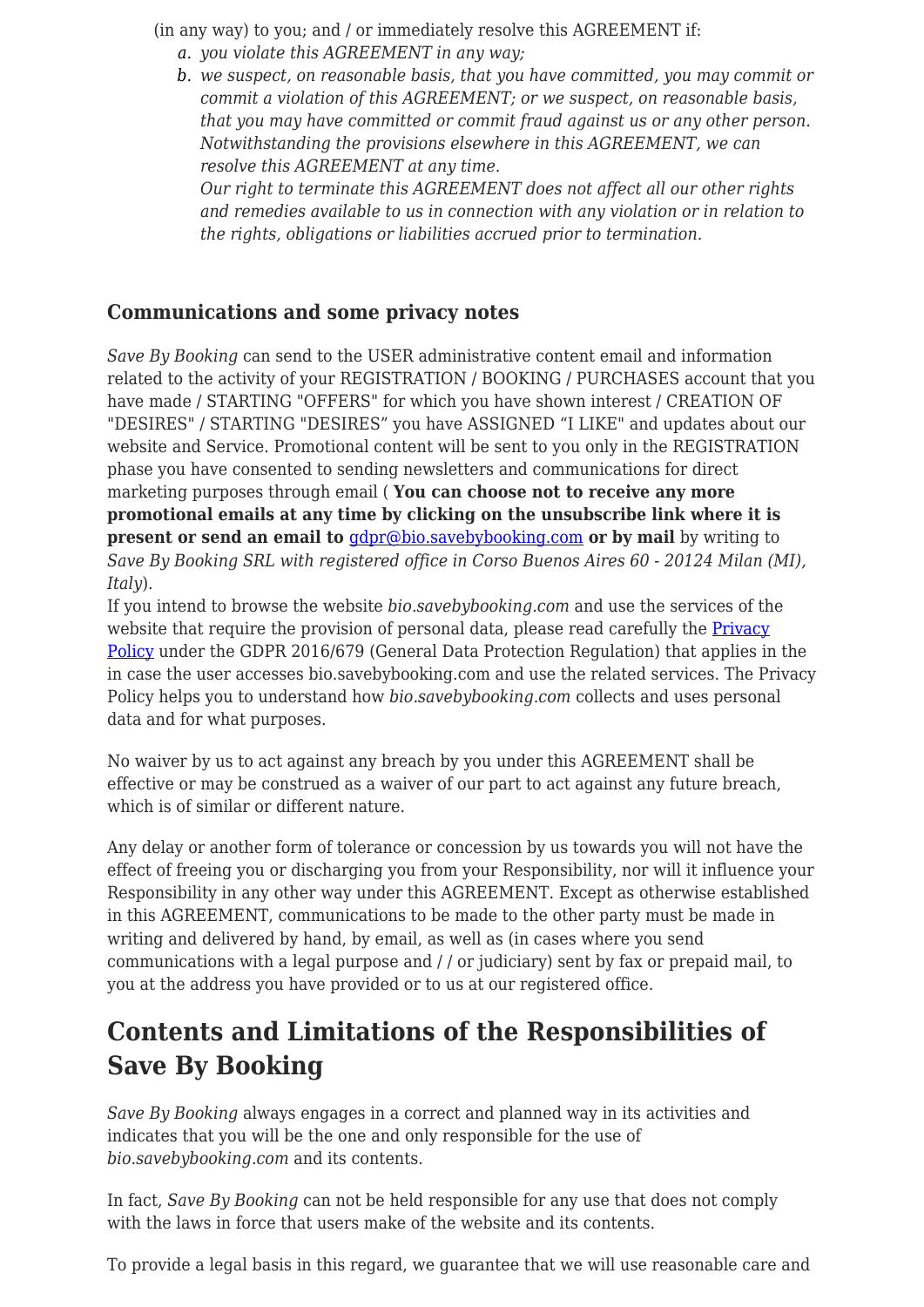skill in the execution of our obligations arising from agreements with CUSTOMERS / CULTIVATORS / TRANSFORMERS and we will not disregard any professional diligence rules in performing our activities and fulfilling our legal obligations.

The will of *Save By Booking* in terms of overall LIABILITY is to implement remedies relating to the fulfillment, non-performance, the alleged performance or non-execution of this AGREEMENT, the service, the website or any

RESERVATION-PURCHASE or part of them; or in any case in relation to this agreement or to the conclusion or execution of the same.

With the exception of LIABILITIES that can not be excluded or limited under applicable law (such as in cases of fraud or damage caused by intent or gross negligence), our total LIABILITY towards you or against any third party will in no circumstances exceed the value of your PURCHASE.

Although we are proud of our professionalism and try to improve our control methods day by day, no one excludes that in rare cases, we can make mistakes and despite having excluded in some cases our legal responsibility for errors and omissions if we notice a relevant error we will not fail to contact you with indications concerning the modification or cancellation of your BOOKING-PURCHASE. Both in cases of our mistake and in others, that you may report us, if the description on the website is essentially incorrect for any reason and you wish to cancel your BOOKING-PURCHASE we will not fail to evaluate option of refund of the purchase price (using the same payment method you used for PURCHASE). You will be the one and only responsible for the communication of information and data incorrect, false or related to third parties, without these have expressed their consent, as well as in consideration of incorrect use of the same. The user will be solely responsible for the evaluation of the information and the content obtainable through the website. The website and all the information and contents published in it may be modified at any time and from time to time and without notice.

Since any material will be downloaded or otherwise obtained through the use of the service at the user's choice and risk, any responsibility for any damage to computer systems or loss of data resulting from the user's unloading, falls on the user himself and it can not be imputata a *Save By Booking*.

*Save By Booking* declines any responsibility for any damage resulting from the inaccessibility to the services on the website or from damage caused by viruses, corrupted files, errors, omissions, service interruptions, deletions of contents, problems connected to the network, providers or connections telephone and / or telematic, to unauthorized access, to alterations of data, to the failure and / or faulty operation of the electronic equipment of the user.

The user is responsible for the safekeeping and correct use of their personal information, including the credentials that allow access to the reserved services, as well as any harmful consequences or prejudices that may arise from *bio.savebybooking.com* or third parties. following the incorrect use, loss, subtraction of this information.

### **Contents of** *Save By Booking*

*Save By Booking* has taken every possible precaution to avoid the publication on the *bio.savebybooking.com* website of contents that describe or represent scenes or situations of physical or psychological violence or such that, according to the sensitivity of the users, can be deemed prejudicial to civil convictions, human rights and the dignity of people, in all its forms and expressions. In any case, *Save By Booking* does not guarantee that the contents of the website are appropriate or lawful in other countries, outside of Italy. However, if such contents are deemed unlawful or illegal in some of these countries, please avoid accessing our website and if you chose, in any case, to access them, we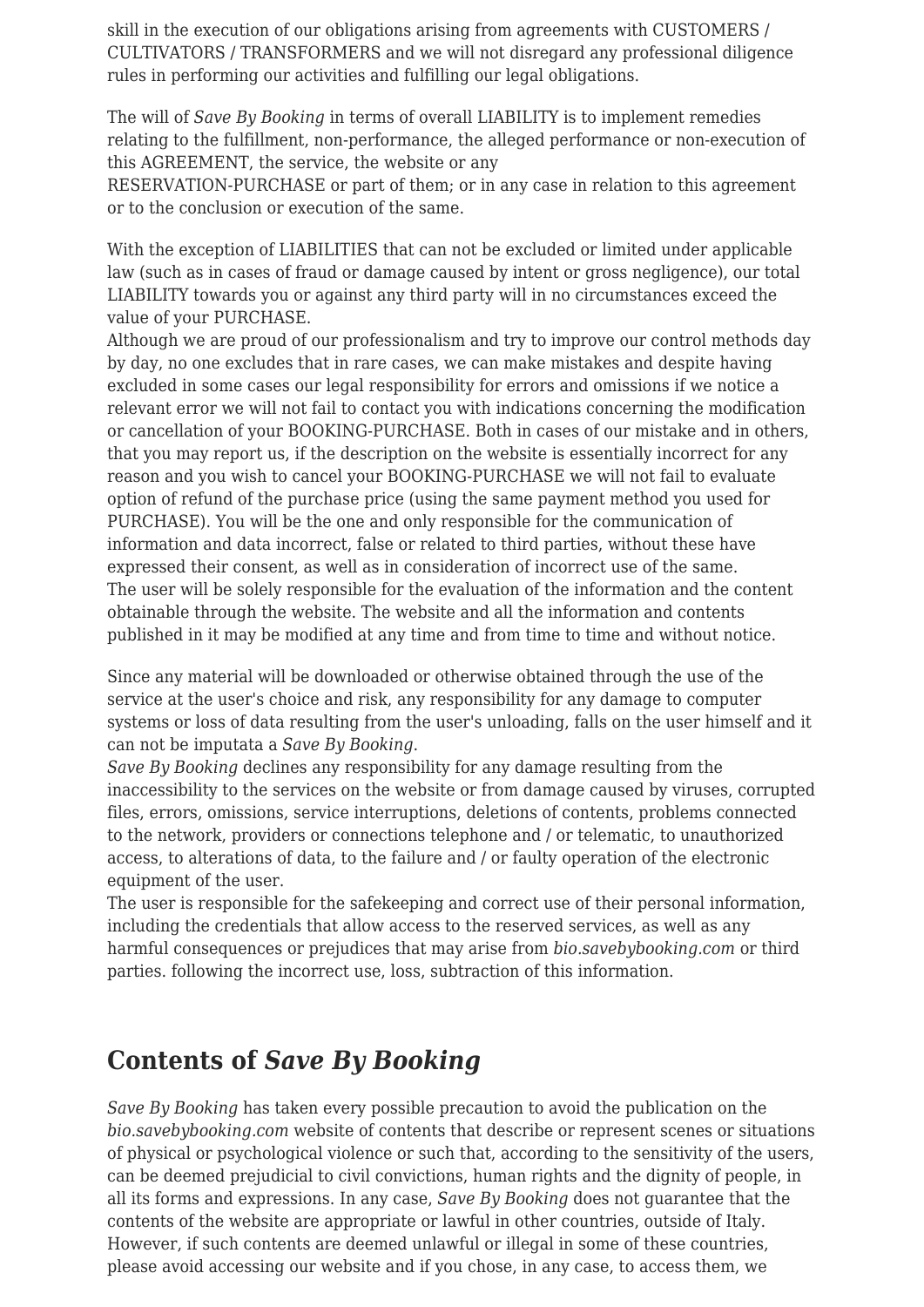inform you that the use you decide to make the services provided from *bio.savebybooking.com* will be of your exclusive and personal responsibility.

The contents of the website may have inaccuracies or typographical errors. We will use reasonable effort to correct all errors and omissions as quickly as possible after they have been warned.

*Save By Booking* can not under any circumstances and for any reason be held responsible for any inaccuracies and errors or damage caused or resulting from the trust created by users on the basis of information obtained from the website or through it. The user will be solely responsible for the evaluation of the information and the content obtainable through the website. The website and all the information and the contents published in it may be modified at any time and from time to time and without notice.

Furthermore, *Save By Booking* can not guarantee users malfunctions due to Internet connection. We recommend that you contact your Internet service provider or check that each device for Internet connection and access to web content is working properly, including your Internet browser. Although *Save By Booking* will try to do everything possible to ensure continuous access to the website, the continuous change of the Internet and its contents, may not allow *bio.savebybooking.com* to operate without suspensions, interruptions or discontinuities due to the need to make updates to the website.

*Save By Booking* has adopted appropriate technical and organizational measures to safeguard the security of its services on *bio.savebybooking.com*, the integrity of traffic data and electronic communications with respect to forms of use or unauthorized disclosure and to avoid risks of dispersion, destruction and loss of data and of confidential and non-confidential information relating to its users, present on *bio.savebybooking.com*, or unauthorized access, or not compliant with the law, data and information. We reserve the right to change, replace, suspend or remove, from time to time and without notice, any information, or Service present on the website or part of the service. We do not guarantee that the *bio.savebybooking.com* website is free of viruses or any element that may have detrimental effects on any technology.

Although we will try to allow uninterrupted access to the website, access to the Website may be suspended, restricted or interrupted at any time. Your access to the Website may also be occasionally limited to allow us to carry out repairs, maintenance or introduce new features or services. We will try to restore access as quickly as reasonably possible. We also reserve the right to block access to any material and / or to remove any material that in our reasonable judgment may give rise to violations of this AGREEMENT.

### **Industrial and intellectual property**

The names of the products published on this website or the companies mentioned, even if they are not indicated with the identifying symbol of the trademark registration, are trademarks owned by third parties and are protected by the trademark law (Legislative Decree 30/2005 and subsequent changes and additions) and the rules on unfair competition.

Any use of these trademarks is expressly forbidden without the prior written consent of the relative owner and, in particular, it is forbidden to use them in such a way as to create confusion among consumers regarding the origin of the products or for purposes of sponsorship, as well as in any way such as to degrade and discredit the trademark owner. All rights that are not expressly granted are reserved to the trademark owner.

Ownership, property rights and intellectual property rights of and on the content accessed by using the Website are the property of its owner or CULTIVATOR-TRANSFORMER and may be protected by copyright or other regulations. This AGREEMENT does not give you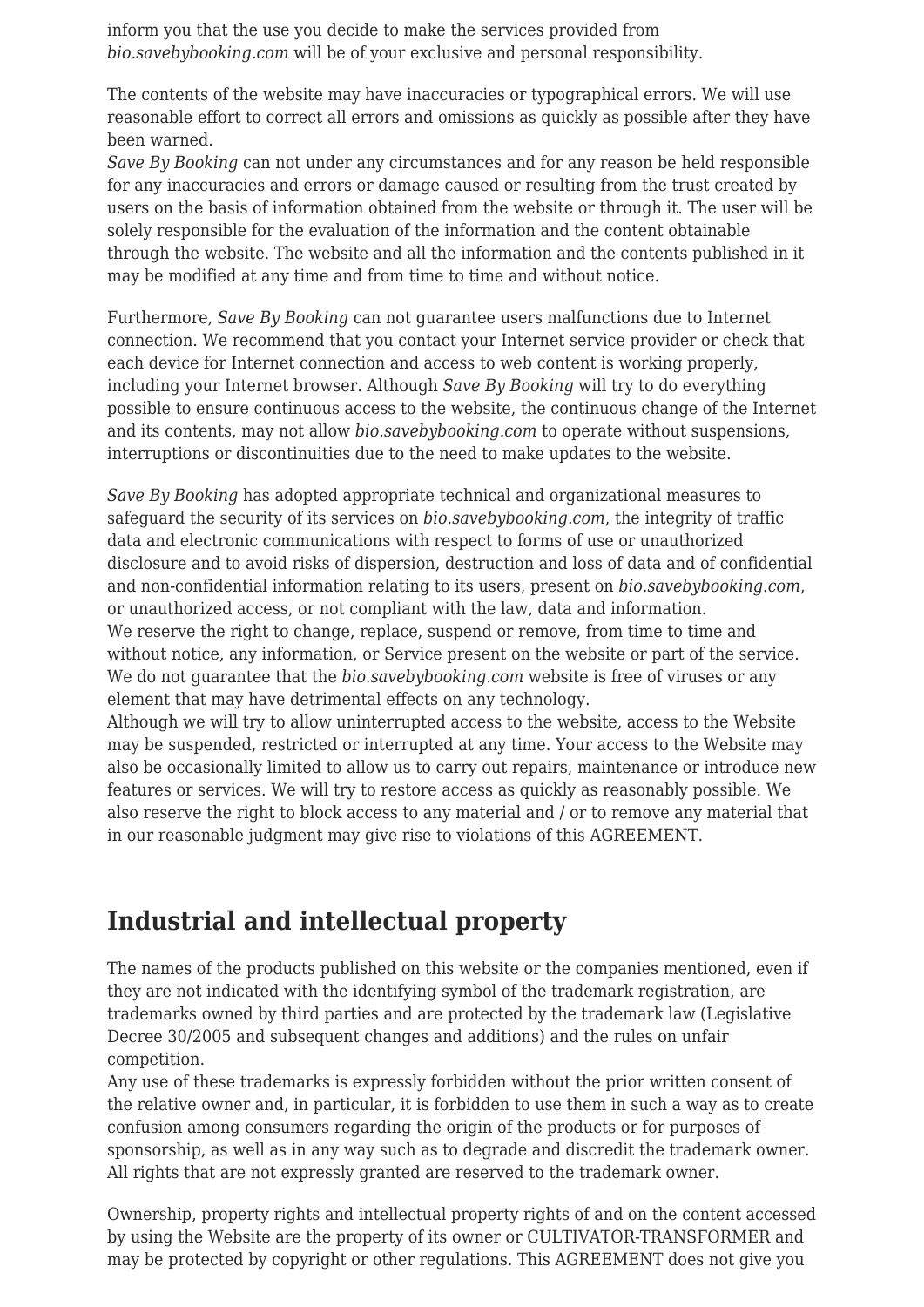any rights to such content.

All materials that you transmit, publish or send to *Save By Booking* will be considered (and may be treated by us as) not reserved and not owned by anyone, in compliance with our obligations under the legislation on the protection of personal data. Whatever you provide us by any means (eg via email, through the website or otherwise) you grant us a free, perpetual, irrevocable and non-exclusive license to use, copy, modify, adapt, translate, publish and distribute all over the world such materials for the purpose of managing the Website and providing the service.

### **Links to other websites**

This website may contain links to other Websites (the "links") that have no connection with *bio.savebybooking.com* or that are not websites managed by *Save By Booking*. *Save By Booking* does not control or perform monitoring operations on these websites and their contents.

*Save By Booking* can not be held responsible for the contents of these Websites and the rules adopted by them with regard to their privacy and the processing of your personal data during your navigation operations. Therefore, please pay attention when you connect to these websites through the links on *bio.savebybooking.com* and carefully read our [Privacy Policy](#page--1-0) under the GDPR 2016/679 (General Data Protection Regulation) and their terms and conditions, use and privacy regulations.

We remind you, in fact, that these *General Conditions of Use* and the [Privacy Policy](#page--1-0) of *bio.savebybooking.com* do not apply to websites managed by other subjects other than *Save By Booking*.

*bio.savebybooking.com* provides links to other websites solely to facilitate its users in disseminating information, browsing for information and for facilitating hypertext links on the Internet to other websites.

The activation of links to websites that do not have links to *bio.savebybooking.com* or that are not managed by *Save By Booking*, does not imply any recommendation or notification of *Save By Booking* for accessing and browsing these websites, nor any guarantee regarding their contents, services or goods supplied by them and sold to Internet users.

# **Links to the** *bio.savebybooking.com* **website**

The activation of links FROM and TO *bio.savebybooking.com* that are publicly accessible must be previously approved by *Save By Booking*.

In any case, direct links to your website and from *Save By Booking* will not be allowed if the applicant, who intends to activate the link to *bio.savebybooking.com*, has in the past adopted unfair commercial practices or not in compliance with the uses of the sector or actions of unfair competition against *bio.savebybooking.com* or when *Save By Booking* specifies that these behaviors can be adopted, in the future, or again when the applicant has adopted, in the past or it is feared that it can adopt them in future, discrediting actions *Save By Booking*, your own *bio.savebybooking.com* website or your services. In any case, the activation of deep hypertext links (such as deep frames or deep links) to *bio.savebybooking.com* or the unauthorized use of meta-tags is prohibited, without the consent of *Save By Booking*.

# **Limitation of liability and compensation**

In addition to what is indicated in other parts of the *General Conditions of Use*, *Save By Booking* can not be held responsible in any case for any damage deriving from the use or inability to use the website, contents, information or connected to the quality of the same.